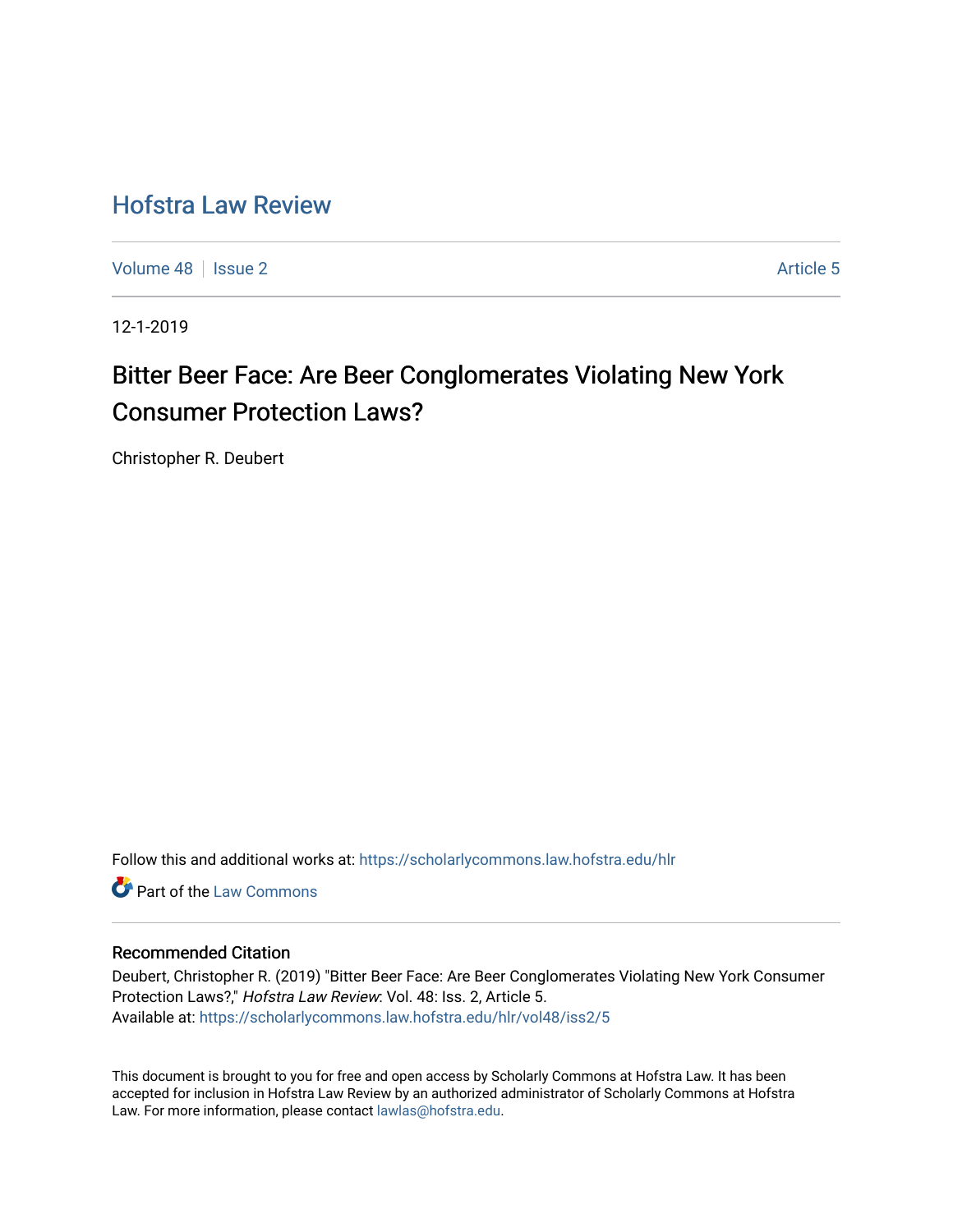# BITTER BEER **FACE:** ARE BEER **CONGLOMERATES** VIOLATING **NEW** YORK **CONSUMER** PROTECTION LAWS?

# *Christopher R. Deubert\**

*This Article examines the potential legal implications under New York consumer protection laws of the growth in the beer industry: specifically, the battle between the craft beer industry and its large corporate competitors over labeling and advertising. This Article proceeds in four Parts: Part II summarizes the growth and consolidation of the craft beer industry; Part III explains federal regulation of beer labeling; Part IV explains New York State's regulation of beer labeling; and Part V examines the application of New York consumer protection laws to the labeling practices of the beer industry. This Article concludes with the determination that while the actions of certain breweries potentially violate New York law, private enforcement is challenging.*

#### I. INTRODUCTION

Beer is big business in New York. In **2017,** over **333** million gallons of beer were sold.' According to the New York State Brewers Association **("NYSBA"),** the market share for New York-made beers is approximately five percent and "the share of all craft beers sold in New York would certainly be higher than that."<sup>2</sup> While this number appears low, it represents exponential growth from a little more than a decade ago. The **NYSBA** counts **390** craft or microbreweries in the state, up

**<sup>\*</sup>** The Author is a New York attorney now working in Washington, **D.C.**

**<sup>1.</sup>** Jan Conway, *Sales Volume of Beer and Wine in New York State from 2016 to 2017,* **STATISTA** (July 22, **2019),** https://www.statista.com/statistics/224495/per-capita-beer-and-wineconsumption-in-new-york-since-1994.

*<sup>2.</sup> See* Don Cazentre, *Craft Beer Grows Nationwide: Is New York Keeping Up?,* **NYUP.COM** (Mar. 27, 2018), https://www.newyorkupstate.com/breweries/2018/03/craft\_beer\_grows\_nation wide is new york keeping up.html.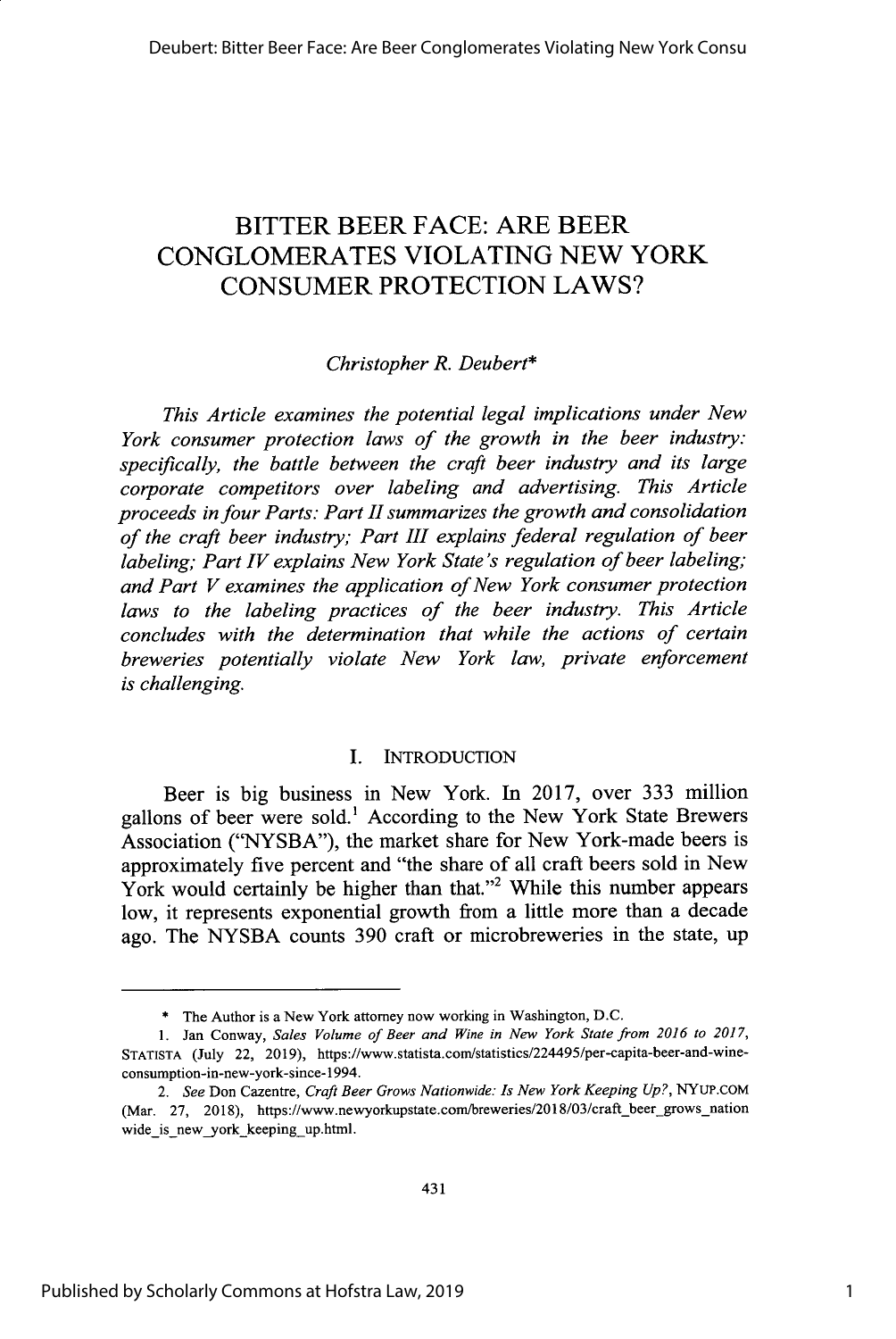*HOFSTRA LAW REVIEW* 432 [Vol. 48:431

from just thirty-eight when the Association was founded in **2003.** Indeed, the trends in New York match those nationally. Retail sales of craft beer increased sixteen percent from **2015** to **2016** and ten percent from **2016** to **2017,** now totaling **\$27.6** billion and accounting for approximately twenty-four percent of the \$114.2 billion **U.S.** beer market.<sup>4</sup> Those figures come from the Brewers Association, a national non-profit trade association of craft breweries whose mission is "[t]o promote and protect American craft breweries, their beers, and the community of brewing enthusiasts."'

This Article discusses some of the potential legal implications of the growth in the beer industry, specifically, the battle between the craft beer industry and its large corporate competitors over labeling and advertising. This Article proceeds in four Parts: Part II, summarizing the growth and consolidation of the craft beer industry; Part III, explaining federal regulation of beer labeling; Part IV, explaining New York state's regulation of beer labeling; and Part V, examining the application of New York consumer protection laws to the labeling practices of the beer industry.<sup>6</sup> This Article concludes with the determination that while the actions of certain breweries potentially violate New York law, private enforcement is challenging.<sup>7</sup>

# **II.** THE GROWTH **AND CONSOLIDATION** OF THE CRAFT BEER **INDUSTRY**

To understand the significance of the issues at hand, it is helpful to first examine the reasons for the explosive growth in craft beer popularity. There might be a variety of reasons, but the Brewers Association's concepts related to craft beer likely provide insight. According to the Brewers Association, a craft brewer must be: **(1)** small, producing six million barrels of beer or less per year; and (2)

*<sup>3.</sup> See* Editorial Dept., *New York State Brewers Association Announces 326 Craft Breweries Across New York State,* BEER **CONNOISSEUR** (Feb. **6, 2017),** https://beerconnoisseur.com/articles/ne w-york-state-brewers-association-announces-326-craft-breweries-across-new-york-state; *Governor Cuomo Announces Record Number of Breweries in New York State,* N.Y. **ST.** (Feb. 14, **2018),** https://www.governor.ny.gov/news/governor-cuomo-announces-record-number-breweries-new-yor k-state.

*<sup>4.</sup> National Beer Sales & Production Data,* **BREWERS** Ass'N, https://www.brewersassociation.org/statistics-and-data/national-beer-stats (last visited Jan. **25,** *2020); see* Mike Snider, *Craft Beer Sales Continue Growth, Now Amount to 24% of Total \$114- Billion US. Beer Market,* **USA** TODAY (Apr. 2, **2019,** 1:24 PM), https://www.usatoday.com/story/ money/business/2019/04/02/beer-sales-stay-flat-craft-beer-grows-share-114-b-us-market/33413120 02.

*<sup>5.</sup> Who We Are,* BREWERS **ASS'N,** https://www.brewersassociation.org/who-we-are (last visited Jan. *25,* 2020).

**<sup>6.</sup>** See infra Parts II-V.

*<sup>7.</sup> See infra* Part VI.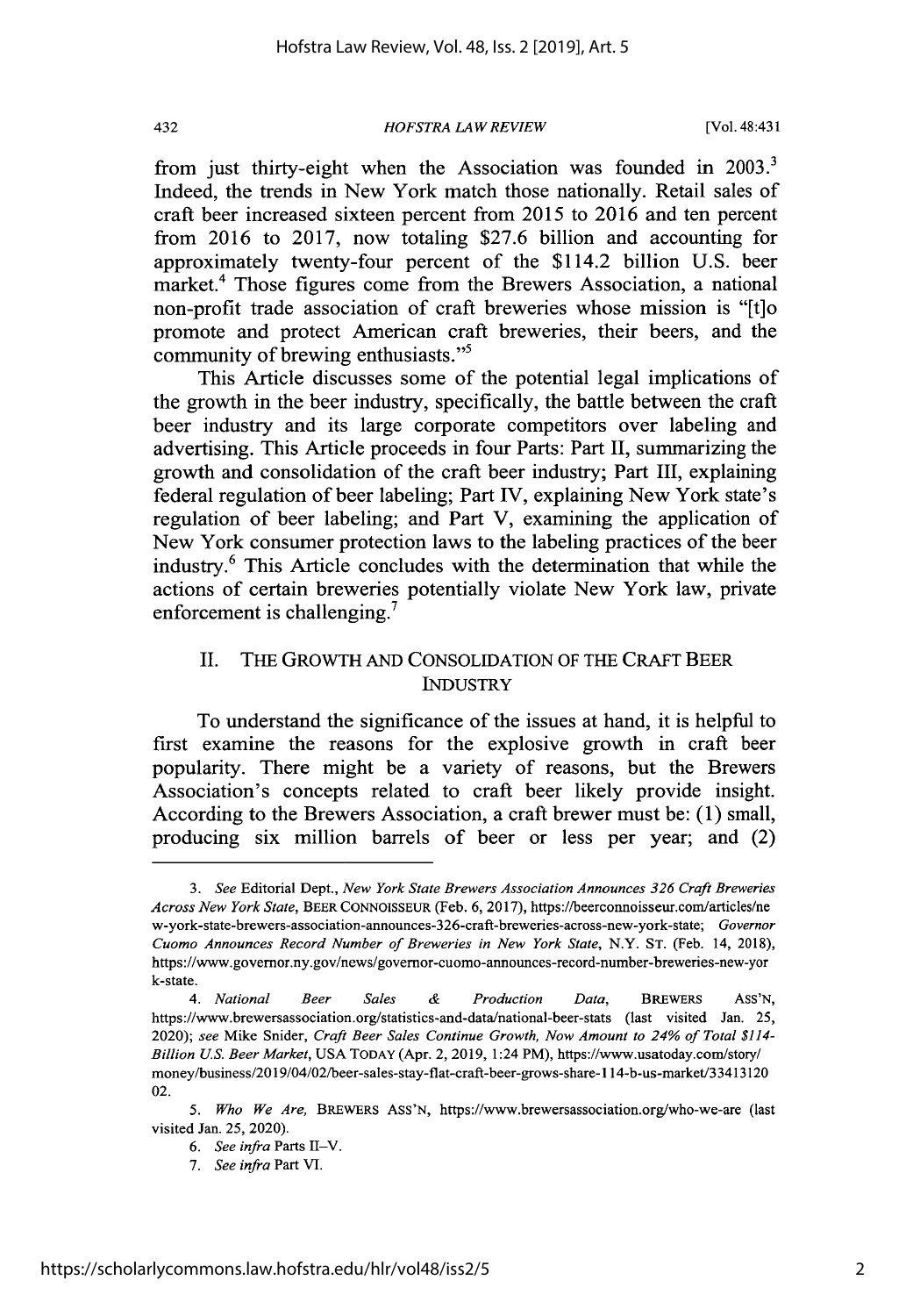#### **2019]1** *BITTER BEER* 433

independent, meaning that less than twenty-five percent of the brewery is owned or controlled **by** a beverage alcohol industry member which is not itself a craft brewer. $\stackrel{8}{\ }$  Moreover, the Brewers Association articulates that innovation, community engagement, traditional ingredients, independence, and connecting with customers are important to the craft beer industry.<sup>9</sup>

These qualities are borne out in the data. **A 2015** Nielsen study found that fifty-three percent of beer drinkers aged twenty-one to thirtyfour said it was important that their beer be local.10 Then, a **2017** study found that fifty-five percent of beer drinkers said brewery independence was either somewhat or extremely important to them in buying their choice of beer. $11$ 

New York has many breweries that meet these criteria. Indeed, the **NYSBA** has dozens of craft brewer members from all over the state, including, but not limited to: Moustache Brewing Co. on Long Island; SingleCut Beersmiths in Queens; Saranac Brewery in Utica; Brewery Ommegang in Cooperstown; and Big Ditch Brewing Company in Buffalo, with many more great ones in between.<sup>12</sup>

As alluded to earlier, the growth of the craft beer industry has generally come at the expense of the non-craft beer industry, i.e., the macrobreweries. In the American beer industry there are two major players: Anheuser Busch InBev ("AB InBev") and MillerCoors (collectively, "Big Beer"). AB InBev is a publicly traded Belgian company with annual revenues of over \$54 billion.<sup>13</sup> Its product line consists of some of the most recognizable and purchased beers in the country, including Budweiser, Bud Light, Corona, Michelob, Stella

*<sup>8.</sup> Craft Brewer Definition,* BREWERSASS'N, https://www.brewersassociation.org/statisticsand-data/craft-brewer-definition (last visited Jan. *25,* 2020).

*<sup>9.</sup> Id*

<sup>10.</sup> *Tapped In: Craft and Local Are Powerful Trends in the Beer Aisle, NIELSEN (July 14,* **2015),** http://www.nielsen.com/us/en/insights/news/2015/tapped-in-craft-and-local-are-powerful-tre nds-in-the-beer-aisle.html.

**<sup>11.</sup>** Keith Gribbins, *Business Insider Argument Is Totally Flawed, Majority of People Consider Craft Brewer Independence 'Important',* **CRAFT** BREWING BUS. (Sept. **7, 2017),** https://www.craftbrewingbusiness.com/news/business-insider-argument-totally-flawed-majoritypeople-consider-craft-brewer-independence-important.

*<sup>12.</sup> See* **BIG DITCH** BREWING Co., http://www.bigditchbrewing.com/home (last visited Jan. *25,* 2020); BREWERY **OMMEGANG,** https://www.ommegang.com (last visited Jan. **25,** 2020); MOUSTACHE BREWING **Co.,** http://www.moustachebrewing.com (last visited Jan. **25,** 2020); **SARANAC** BREWERY, https://www.saranac.com/contact (last visited Jan. **25,** 2020); **SINGLECUT BEERSMITHS NYC,** https://singlecut.com (last visited Jan. **25,** 2020); *see also Members Archive,* N.Y. **ST.** BREWERS' Ass'N., https://newyorkcraftbeer.com/members (last visited Jan. **25,** 2020).

**<sup>13.</sup>** AB INBEV, **2018 ANNUAL** REPORT 54,73,84 **(2018),** https://www.ab-inbev.com/content/d am/universaltemplate/ab-inbev/investors/reports-and-filings/annual-and-hy-reports/2019/190321\_/ B%20InBev%20RA2018%20EN.pdf.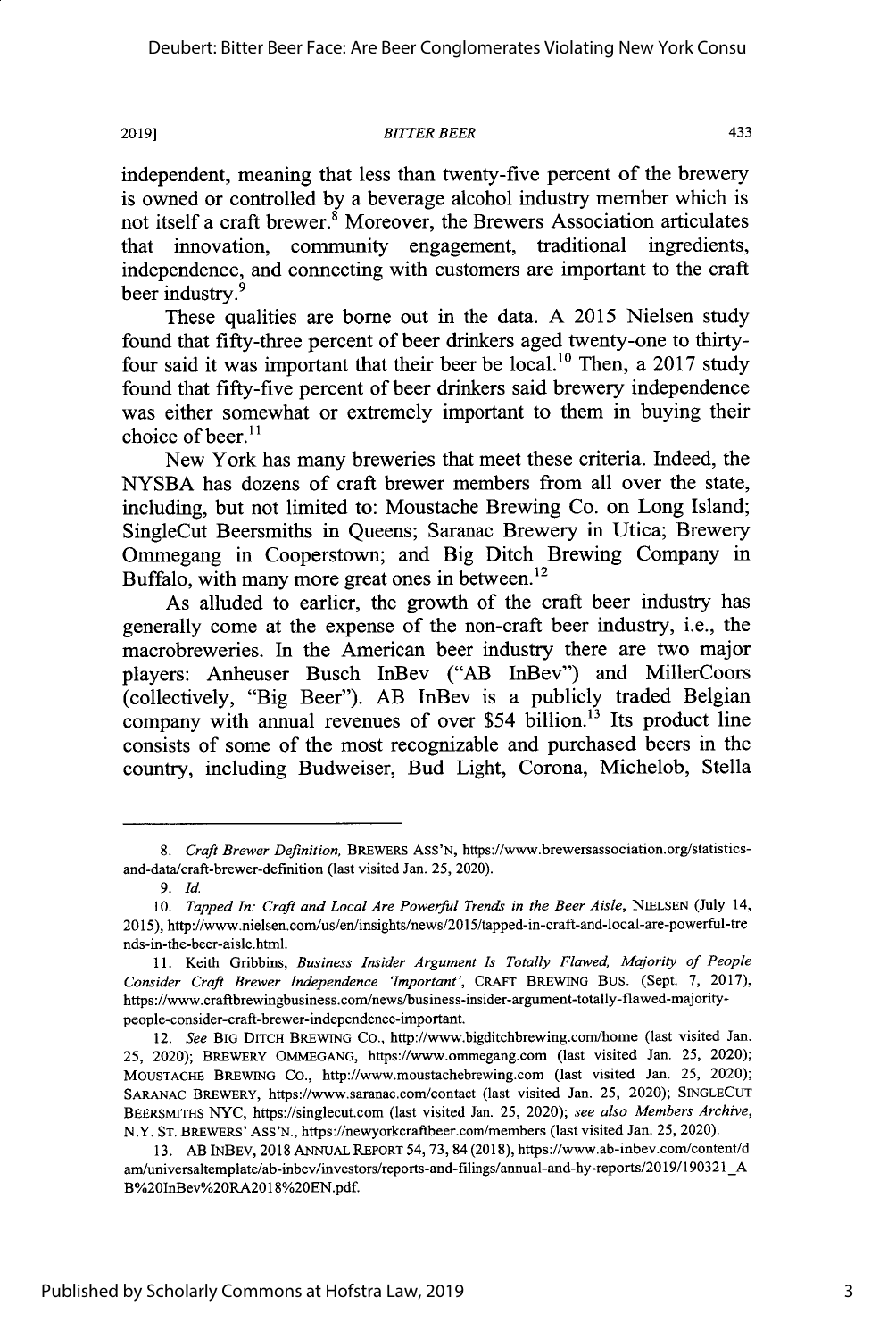434 *HOFSTRA IAW REVIEW* [Vol. 48:431

Artois, Beck's, Hoegaarden, and Modelo, among others.<sup>14</sup> MillerCoors is a subsidiary of Molson Coors, a publicly traded multinational brewing company formed from the gradual consolidation of the Molson, Miller, and Coors breweries." Molson Coors had revenue of nearly **\$1.1** billion in **2018.16** MillerCoors also has a well-known line of products, including Coors Light, Miller Lite, Miller High Life, Blue Moon, Molson, Peroni, Keystone, and Grolsch.1<sup>7</sup>

So how has Big Beer responded to the competition? Not surprisingly, they have bought many successful microbreweries, just as happens in many other industries. Perhaps most notably to New York consumers, in 2014, AB InBev bought Blue Point Brewing Company, a successful Long Island microbrewery, for a reported \$24 million.<sup>18</sup> Goose Island Brewery from Chicago and Lagunitas Brewing Company in California are other notable examples of craft breweries purchased **by** Big Beer.<sup>19</sup>

While these consolidations may be regrettable to craft beer aficionados, there is nothing inherently troubling about these purchases. While many antitrust lawsuits have been brought against the beer conglomerates—many of which have been unsuccessful<sup>20</sup>—the above

**16.** Press Release, Molson Coors, Molson Coors Reports **2018** Full Year and Fourth Quarter Results (Feb. 12, **2019),** http://ir.molsoncoors.com/news/press-release-details/2019/Molson-Coors-Reports-2018-Full-Year-and-Fourth-Quarter-Results/default.aspx.

*17. Our Great Beers,* MILLERCOORS, https://www.millercoors.com/beers/great-beers (last visited Jan. **25,** 2020).

**18.** Victor Ocasio, *Blue Point Balances Expansion, Local Roots After Acquisition,* **NEWSDAY** (Dec. **16, 2016, 6:00** AM), https://www.newsday.com/businessfblue-point-balances-expansionlocal-roots-after-acquisition-1.12764174.

**19.** Jason Notte, *The Deal That Shook Craft Beer Five Years Ago Is Still Reverberating,* MARKETWATCH (Apr. 21, **2016, 1:29** PM), https://www.marketwatch.com/story/the-deal-thatshook-craft-beer-five-years-ago-is-still-reverberating-2016-04-21; James F. Peltz, *Heineken Buys Full Ownership of California Craft Brewer Lagunitas,* **L.A. TIMES,** (May 4, **2017, 2:30** PM), https://www.latimes.com/business/la-fi-heineken-lagunitas-20170504-story.html. For an excellent history on the acquisition of Goose Island and similar breweries, see **JOSH NOEL,** BARREL-AGED **STOUT AND SELLING** OUT: GOOSE ISLAND, ANHEUSER-BUSCH, **AND** How CRAFT BEER **BECAME** BIG BUSINESS **307-10 (2018)** (eBook).

*20. See, e.g.,* DeHoog v. Anheuser-Busch InBev, **899 F.3d 758, 760, 766** (9th Cir. **2018)** (dismissing action challenging AB InBev's acquisition of SABMiller); United States v. Anheuser-Busch InBev, No. **13-127** (RWR), **2013** WL **7018607,** at **\*1 (D.D.C.** Oct. 24, **2013)** (approving settlement of antitrust lawsuit arising out of AB InBev's acquisition of Grupo Modelo); Lubbock Beverage Co., v. Miller Brewing Co., No. **CIV.A.5:01-CV-124-C,** 2002 WL **31011266,** at \*1-2 **(N.D.** Tex. June 4, 2002) (granting summary judgment to Miller on distributor's antitrust claims); Anheuser-Busch, Inc. v. **G.T.** Britts Distrib., Inc., 44 F. Supp. **2d 172, 172-73, 176-77 (N.D.N.Y. 1999)** (dismissing distributor's antitrust counterclaims); New York v. Anheuser-Busch, Inc., **811** F. Supp. **848, 849-50 (E.D.N.Y. 1993)** (dismissing state's antitrust claims).

<sup>14.</sup> *Id. at 54.*

*<sup>15.</sup> See Is MillerCoors Publicly Traded and Can I Get a Financial Report?,* MLLERCOORS, https://www.millercoors.com/node/29 (last visited Jan. **25,** 2020); *Our History,* **MOLSON COORS,** https://www.molsoncoors.com/en/our-story/our-history (last visited Jan. *25,* 2020).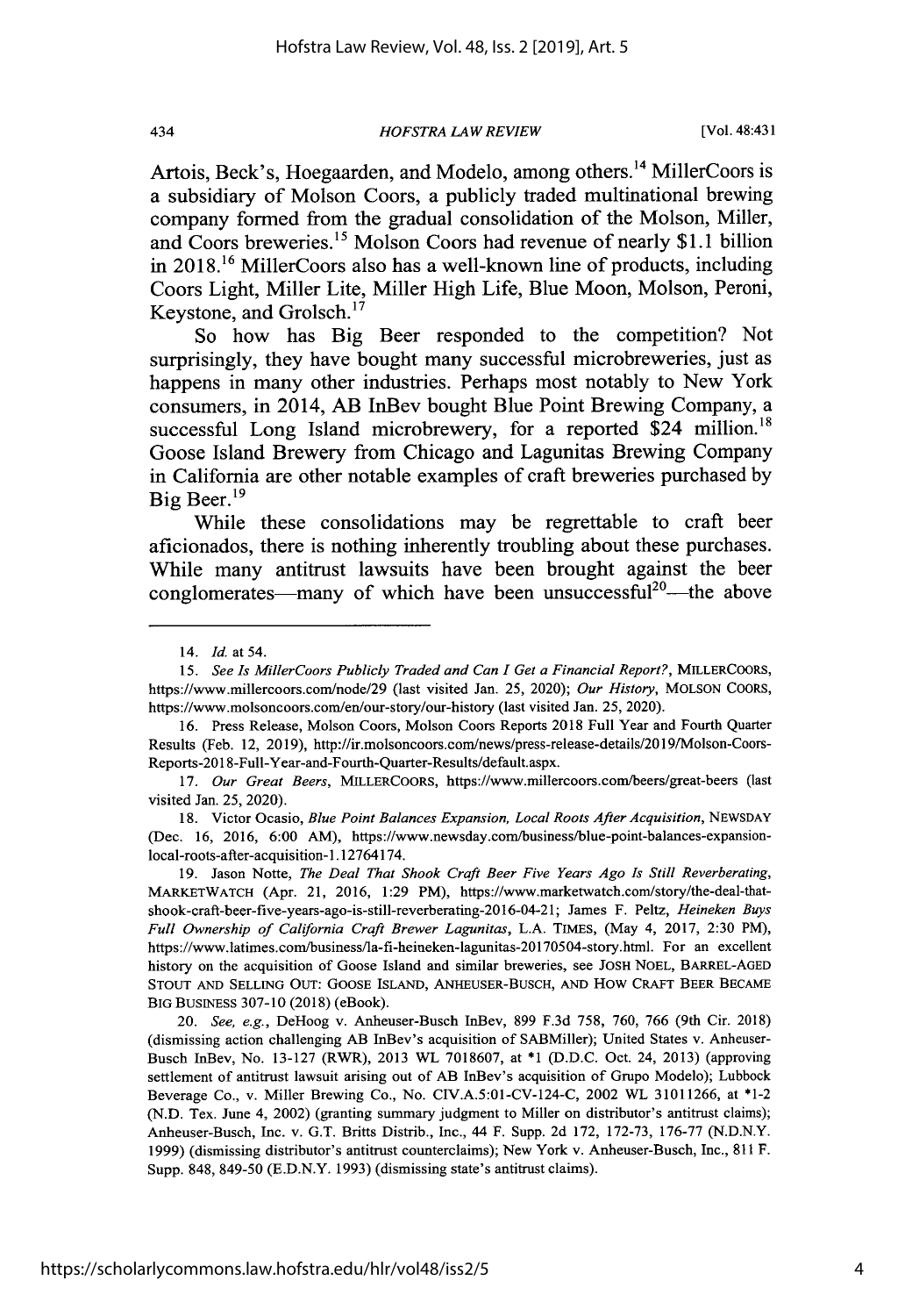#### **2019]** *BITTER BEER* 435

data demonstrates that the craft beer industry is doing well and that consumers are flush with choices of beer. $21$ 

What may be troubling, however, is what the Big Beer companies have done with their newly acquired microbreweries after the purchase. It appears that Big Beer has taken steps to remain separated from their craft beers in the eyes of consumers. After purchasing the craft breweries, AB InBev and MillerCoors have generally avoided any association with their new subsidiaries. The craft beers' labels and websites generally have remained as they did prior to the purchase, omitting any reference to their conglomerate corporate parent.<sup>22</sup> Nor do the Big Beer websites include any mention of their now subsidiary microbreweries.

Similarly, in addition to buying craft breweries, these large beer manufacturers have begun making their own beers designed to look like craft beers.<sup>23</sup> These beers also generally avoid disclosure of their corporate parent. One of the earliest craft beer attempts **by** Big Beer was MillerCoors' Blue Moon, a Belgian style wheat ale introduced in **1995** under the name Blue Moon Brewing Co.<sup>24</sup> In 2006, AB InBev began producing Shock Top, also a Belgian style wheat ale, to compete with Blue Moon.<sup>25</sup> Today, you will not find a reference to MillerCoors on Blue Moon's website, nor a reference to AB InBev on Shock Top's website.<sup>26</sup> Instead, Blue Moon's website looks like those of many microbreweries—focusing on the beer's roots, authenticity, and high quality.<sup>27</sup> Likewise, Blue Moon and Shock Top bottles and packaging are devoid of the names of their corporate parents.

It seems likely that these omissions are intentional. Big Beer knows that craft beer drinkers prefer the local, small business nature of the craft breweries and thus often purposefully choose to purchase craft beers instead of beer from Big Beer. For example, a **2017** survey **by** Nielsen found that sixty percent of American craft beer buyers believe that a beer's packaging or labeling is "very" or "extremely" important in convincing them to try the beer.<sup>28</sup> Big Beer thus further knows that if the

<sup>21.</sup> *See supra* text accompanying note 4.

<sup>22.</sup> *See NOEL, supra* note **19,** at **307-09.**

**<sup>23.</sup>** *Id at* **302.**

<sup>24.</sup> *Id. at 54.*

*<sup>25.</sup> Id* at **118,** 222.

**<sup>26.</sup>** *See* BLUE **MOON,** https://www.bluemoonbrewingcompany.com/en-US (last visited Jan. **25,** 2020) (showing a lack of MillerCoors references); SHOCK Top, https://www.shocktopbcer.com (last visited Jan. **25,** 2020) (showing a lack of AB InBev references).

**<sup>27.</sup> BLUE MOON,** *supra* note **26.**

**<sup>28.</sup> CPG, FMCG &** Retail, *Craft Beer Drinkers Often Judge a Beer by Its Packaging,* NIELSEN (May **25, 2017),** http://www.nielsen.com/us/en/insights/news/2017/craft-beer-drinkersoften-judge-a-beer-by-its-packaging.html.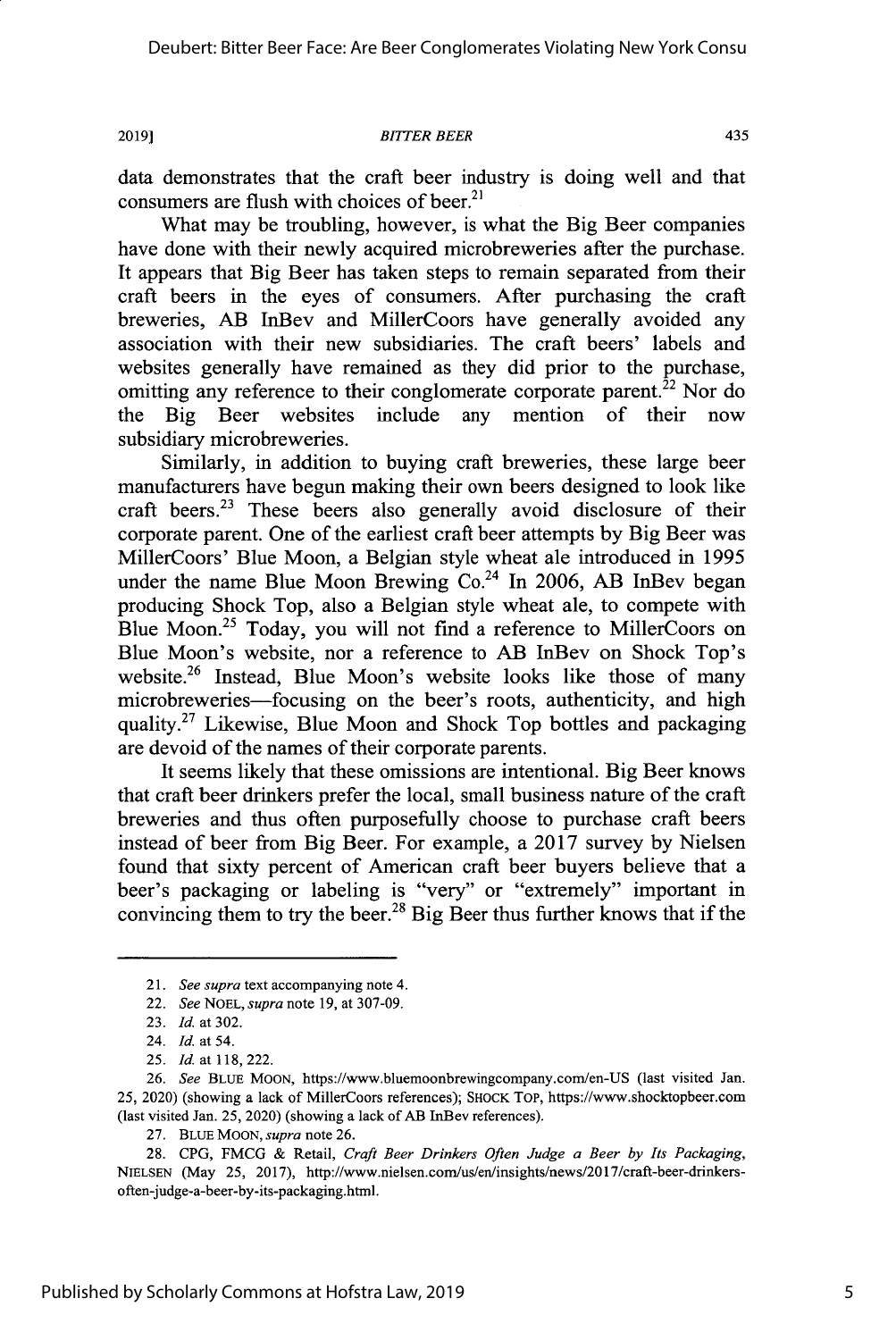436 *HOFSTRA LAW REVIEW* [Vol. 48:431

labeling or advertising of their craft beer products revealed the corporate parent, consumers would no longer buy that "craft" beer. Indeed, following its 2011 purchase of Goose Island, AB InBev specifically decided that "[t]he words Anheuser-Busch would appear nowhere on the label."<sup>29</sup>

As will be explained below, Big Beer's labeling and advertising practices concerning their craft beer subsidiaries potentially violate New York's consumer protection statutes prohibiting deceptive acts and practices and false advertising.<sup>30</sup> Before turning to possible claims under New York law, it is important to understand the regulation of beer labeling and advertising.

# III. FEDERAL **REGULATION** OF BEER **LABELING**

Beer producers are subject to federal statutes and regulations governing, among other things, the labeling and advertising of their products.<sup>31</sup> The Federal Alcohol Administration Act ("FAAA") prohibits various practices considered to be unfair competition.<sup>32</sup> Of specific relevance, the **FAAA** prohibits producers of malt beverages, which generally includes beer,  $33$  from engaging in "deception of the consumer" and requires these producers to "provide the consumer with adequate information as to the identity and quality of the products."<sup>34</sup> The FAAA directs the Secretary of the Treasury to proscribe regulations implementing the law.

Pursuant to the **FAAA,** the Alcohol and Tobacco Tax and Trade Bureau ("TTB"), a bureau of the Department of the Treasury, has further

**<sup>29.</sup> NOEL,** *supra* note **19,** at **203.**

*<sup>30.</sup> See infra* Parts IV-V.

*<sup>31.</sup> See* **27 U.S.C. §205** (2012) (prohibiting various types of business policies and dealings **by** those who distribute or produce alcohol).

**<sup>3</sup>** 2. *Id.*

**<sup>33.</sup>** The statute defines "malt beverages," as:

beverage[s] made **by** the alcoholic fermentation of an infusion or decoction, or combination of both, in potable brewing water, of malted barley with hops, or their parts, or their products, and with or without other malted cereals, and with or without the addition of unmalted or prepared cereals, other carbohydrates or products prepared therefrom, and with or without the addition of carbon dioxide, and with or without other wholesome products suitable for human food consumption.

*Id.* **§** 211(a)(7). This definition includes products typically considered to be "beer." *See* Classification of Brewed Products as "Beer" Under the Internal Revenue Code of **1986** and as "Malt Beverages" Under the Federal Alcohol Administration Act, **73** Fed. Reg. 41,259, 41,260 (proposed July **18, 2008)** (to be codified at **27** C.F.R pts. **7, 16,** and **25); ALCOHOL &** TOBACCO TAX **& TRADE** BUREAU, DEP'T OF THE TREASURY, TTB Ruling No. **2008-3** (July **7, 2008).**

<sup>34.</sup> **27 U.S.C. §** *205(e).*

*<sup>35.</sup>* Classification of Brewed Products as "Beer" Under the Internal Revenue Code of **1986** and as "Malt Beverages" Under the Federal Alcohol Administration Act, **73** Fed. Reg. at 41,260.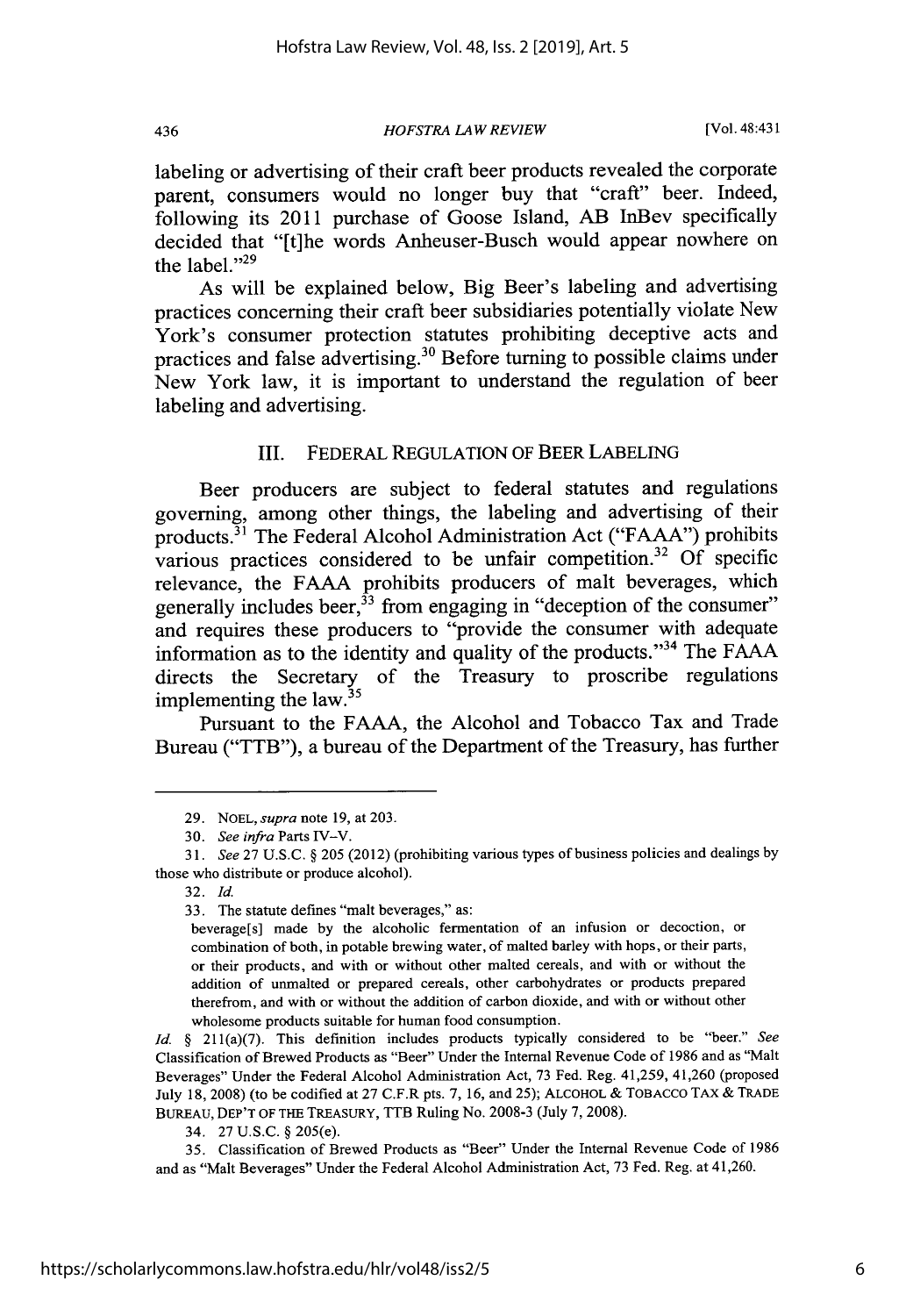#### **2019]** *BTITER BEER* 437

regulations governing the labeling and advertising of malt beverages.<sup>36</sup> and beer specifically.<sup>37</sup> The **FAAA** regulations have detailed requirements governing the labeling and advertising of beer, including the name, type, address, alcohol content, size, and language. $38$  The regulations also specifically prohibit the following practices potentially relevant to this discussion:

*Misleading brand names.* No label shall contain any brand name, which, standing alone, or in association with other printed or graphic matter, creates any impression or inference as to the age, origin, identity, or other characteristics of the product unless the appropriate TTB officer finds that such brand name, either when qualified **by** the word "brand" or when not so qualified, conveys no erroneous impressions as to the age, origin, identity, or other characteristics of the product. <sup>39</sup>

Additionally, the regulations prohibit "[a]ny statement that is false or untrue in any particular, or that, irrespective of falsity, directly, or **by** ambiguity, omission, or inference, or **by** the addition of irrelevant, scientific or technical matter, tends to create a misleading impression."<sup>40</sup> Furthermore, of possible relevance, the regulations state that "[i]f the brewer's name, trade name or brand name includes the name of a city which is not the place where the beer was produced, the appropriate TTB officer may require the brewer to state the actual place of production on the label." $41$ 

While the above regulations potentially regulate the type of conduct of concern here, neither the statutes nor the regulations provide for a private cause of action. The Supreme Court has explained that "private rights of action to enforce federal law must be created **by** Congress," and "courts may not create one, no matter how desirable that might be as a policy matter, or how compatible with the statute."<sup>42</sup>

# IV. **STATE REGULATION** OF BEER **LABELING**

New York law also regulates beer labeling but less so than the FAAA and TTB.<sup>43</sup> New York's labeling laws, in relevant part, prohibit "any statement, design, device or representation that is likely to mislead

7

**<sup>36.</sup>** *See* **27** C.F.R. **§§ 7.20-7.29 (2019).**

**<sup>37.</sup>** *See id.* **§** 25.1-25.4.

**<sup>38.</sup>** *See id.§§* **7.20-7.29.**

**<sup>39.</sup>** *Id.* **§7.23(b).**

<sup>40.</sup> *Id.* §7.29(a)(1); *see also id.* **§** *7.54(a)(5)* (showing a substantially similar provision).

**<sup>41.</sup>** *Id.* §25.142(c).

<sup>42.</sup> Alexander v. Sandoval, **532 U.S.** *275,* **286-87** (2001).

<sup>43.</sup> *See* N.Y. **ALCO.** BEV. **CONT. LAW §** 107-a (McKinney **2019).**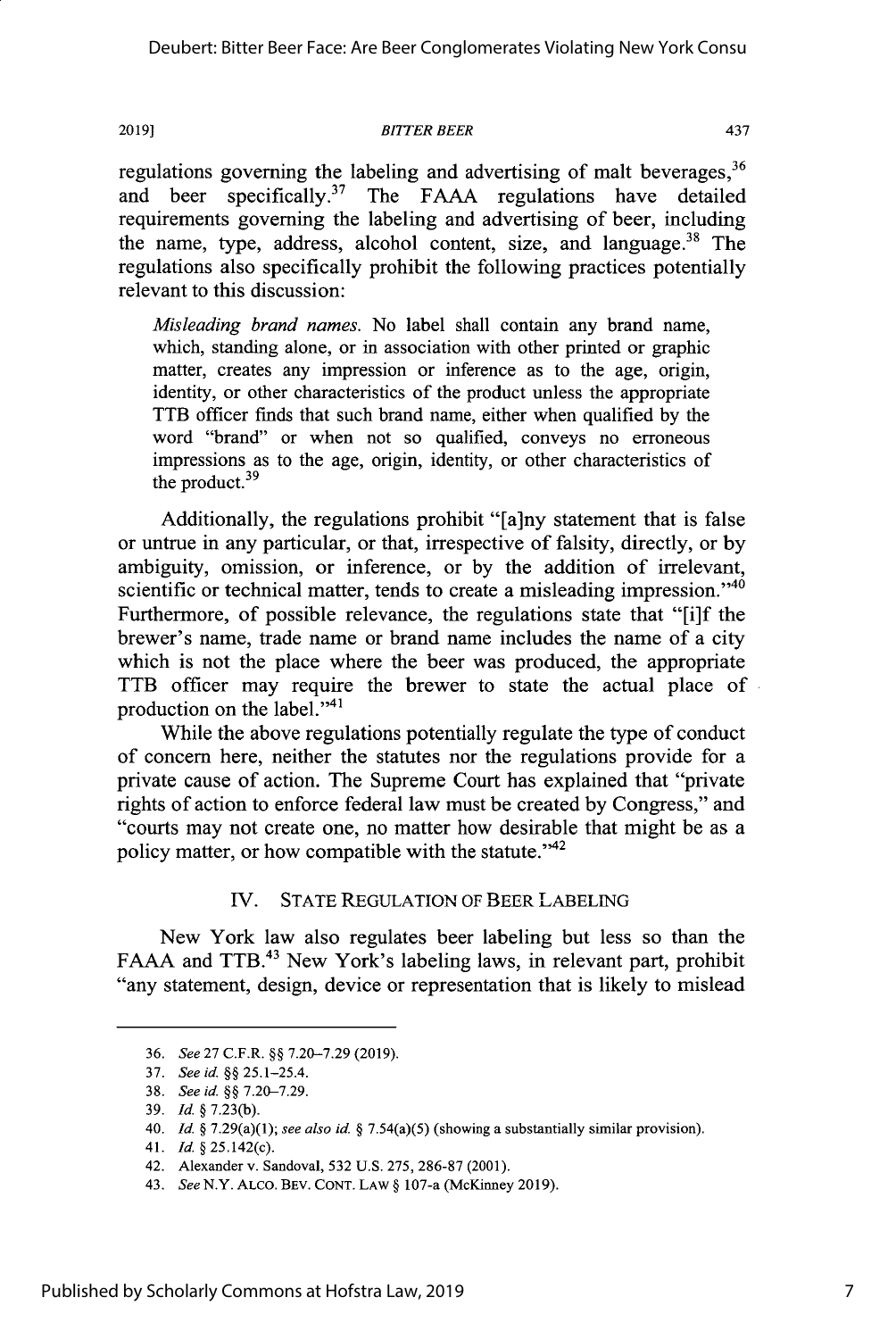438 *HOFSTRA LAW REVIEW* [Vol. 48:431

the consumer."44 While there has been litigation between breweries and the New York State Liquor Authority concerning the Liquor Authority's disapproval of certain labels,<sup>45</sup> there is no indication that the law was intended to provide for a cause of action against a violator of the law.

#### V. **POSSIBLE VIOLATIONS** OF **NEW** YORK LAW

New York has two principal consumer protection statutes relevant to the instant situation: (a) section 349 of the N.Y. General Business Law, governing deceptive acts and practices; and **(b)** section **350** of the N.Y. General Business Law, governing false advertising.<sup>46</sup> The Attorney General is empowered to enforce both statutes via injunctions or civil lawsuits and penalties. $47$  In addition, as will be articulated below, the statutes also provide for private causes of action. While an aggrieved beer purchaser may also pursue a common law fraud claim, here the focus is on their statutory claims.

# *A. New York General Business Law* **§** *349 (Deceptive Acts and Practices)*

Section 349 of the N.Y. General Business Law prohibits "[d]eceptive acts or practices in the conduct of any business, trade or commerce."<sup>48</sup> The statute is applied broadly, "to virtually all economic activity," "to provide[] needed authority to cope with the numerous, ever-changing types of false and deceptive business practices which plague consumers" in New York.<sup>49</sup>

The Attorney General, whenever he or she

believe[s] from evidence satisfactory to him [or her] that any person, firm, corporation or association or agent or employee thereof has engaged in or is about to engage in any of the acts or practices stated to be unlawful he [or she] may bring an action on behalf of the people of

<sup>44.</sup> *Id.* at **§** 107-a(5)(c)(iii).

*<sup>45.</sup> See, e.g.,* Bad Frog Brewery, Inc. v. N.Y. State Liquor Auth., 134 **F.3d 87,** 90-94, **101 (2d** Cir. **1998)** (holding that Liquor Authority's denial of label displaying a frog "giving the finger" violated the First Amendment); Integrated Beverage Grp. Ltd. v. N.Y. State Liquor Auth., 849 **N.E.2d 960, 960** (N.Y. **2006)** (holding that Liquor Authority "rationally disapproved the brand label registration applications").

<sup>46.</sup> N.Y. **GEN.** Bus. LAW **§§** 349, 350-a (McKinney 2012). Big Beer has faced these statutes before. In **1992,** Coors unsuccessfully alleged Anheuser-Busch's violation of them in advertising campaigns. *See* Coors Brewing Co. v. Anheuser-Busch Cos., **802** F. Supp. **965, 966-67, 975 (S.D.N.Y. 1992).**

<sup>47.</sup> SeeGEN.BUS.§§349(b),350-c,350-d.

<sup>48.</sup> *Id.* **§** 349(a).

<sup>49.</sup> Karlin v. IVF Am., Inc., **712 N.E.2d. 662, 665** (N.Y. **1999)** (internal quotations and citations omitted).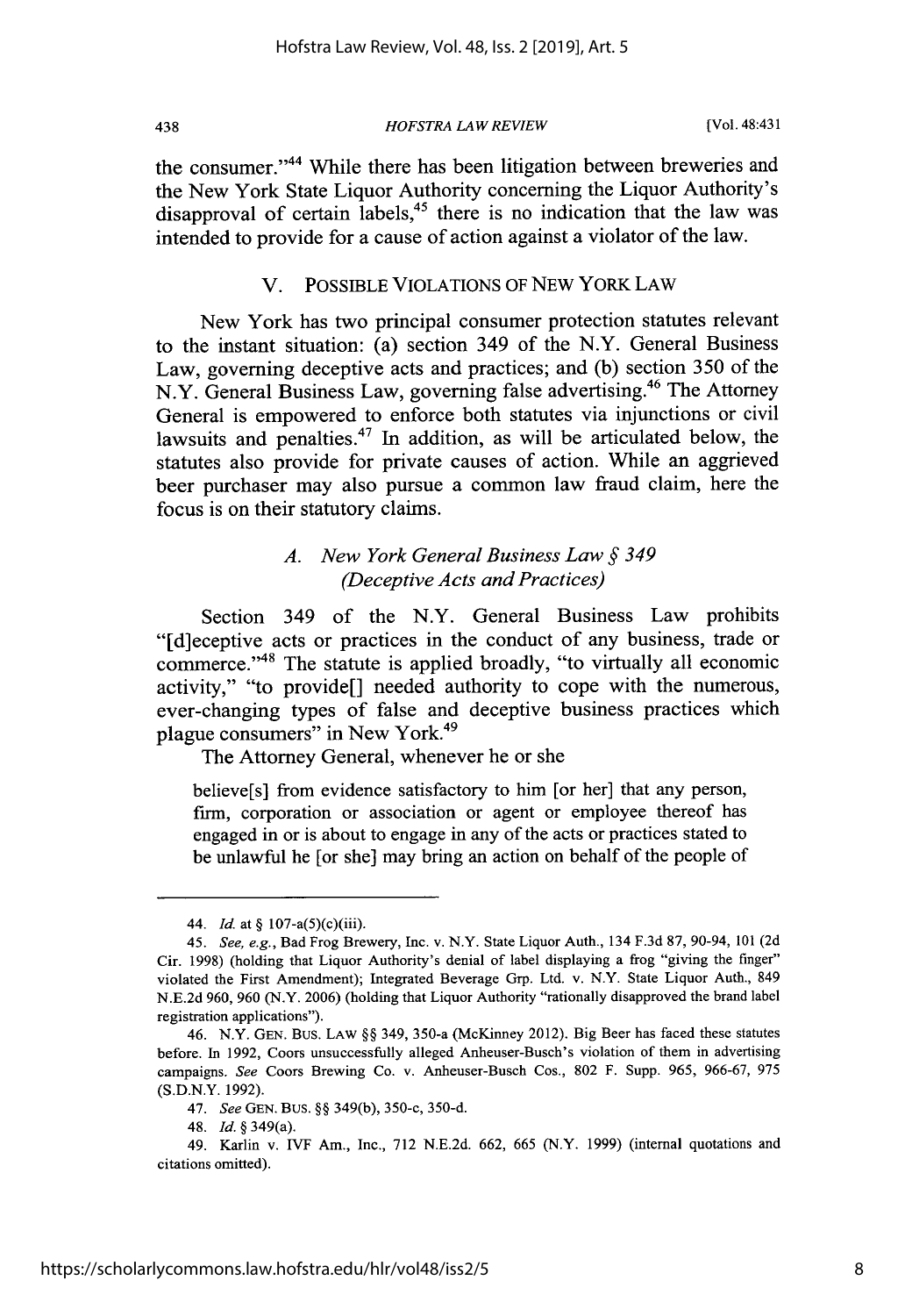#### **2019]** *BlITER BEER* 439

the state of New York to enjoin such unlawful acts or practices and to obtain restitution of any moneys or property obtained directly or indirectly **by** any such unlawful acts or practices. <sup>50</sup>

Additionally, as mentioned earlier, the statute specifically provides for a private cause of action **by** "any person who has been injured **by** reason of any violation" of the statute.<sup>51</sup> According to the New York Court of Appeals, to state a claim under N.Y. General Business Law section 349, a plaintiff must allege: **(1)** the defendant has engaged in a deceptive act or practice that is "consumer oriented"; (2) that the act or practice is deceptive or misleading in a material way; and **(3)** that plaintiff has been injured as a result of defendant's conduct. <sup>52</sup>**A** deceptive act or practice is one that is "likely to mislead a reasonable consumer acting reasonably under the circumstances."<sup>53</sup> A plaintiff does not need to prove that the defendant had an intent to defraud nor that plaintiff justifiably relied on defendant's conduct.<sup>54</sup> And, lastly, an omission can constitute a deceptive act or practice.<sup>55</sup>

Certain beer buyers seem to have a colorable claim under section 349. Big Beer's packaging of their craft beers and subsidiaries and websites are clearly "consumer oriented." Websites exist to inform consumers about products and persuade consumers to purchase them. Additionally, Big Beer's failure to identify the craft breweries' corporate parents is arguably materially misleading since at least some people would choose not to buy those beers if such information were disclosed. Lastly, such consumers are injured **by** their purchase of a product that they would not have bought had all material information been disclosed.

# *B. New York General Business Law* **§** *350 (False Advertising)*

N.Y. General Business Law section *350* prohibits "[f]alse advertising in the conduct of any business, trade or commerce."<sup>56</sup> "The term 'false advertising' means advertising, including labeling, of a

**<sup>50.</sup> GEN. BUS. §** 349(a).

*<sup>51.</sup> Id.* §349(h).

*<sup>52.</sup>* Gaidon v. Guardian Life Ins. Co. of Am., **725 N.E.2d 598,** 603-04 (N.Y. **1999)** (citations omitted). **A** section 349 claim is governed **by** a three-year statute of limitations. Corsello v. Verizon N.Y., Inc., **967 N.E.2d 1177,1184** (N.Y. 2012) (citing N.Y. C.P.L.R. **§** 214(2) (McKinney **2019)).**

**<sup>53.</sup>** Oswego Laborers' Local 214 Pension Fund v. Marine Midland Bank, **N.A.,** 647 **N.E.2d** 741, 745 *(N.Y.* **1995).**

<sup>54.</sup> Small v. Lorillard Tobacco Co., **720 N.E.2d 892, 897** (N.Y. **1999).**

*<sup>55.</sup>* Stutman v. Chemical Bank, **731 N.E.2d 608, 611** (N.Y. 2000); *Oswego Laborers' Local 214 Pension Fund,* 647 **N.E.2d** at 745.

**<sup>56.</sup> GEN.** Bus. **§ 350.**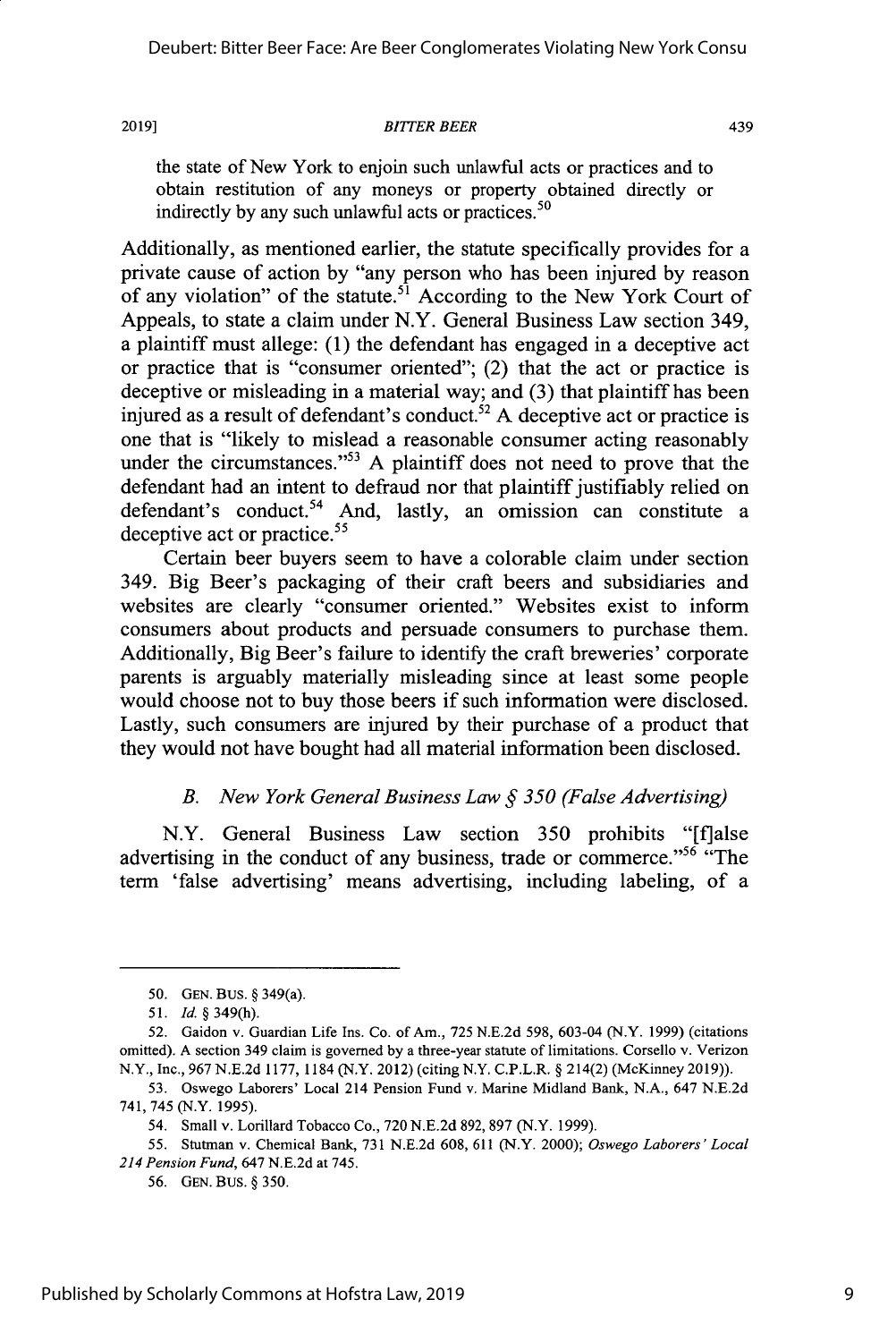440 *HOFSTRA IAW REVIEW* [Vol. 48:431

commodity . . . if such advertising is misleading in a material respect."<sup>57</sup> Misleading advertisements include failing to reveal material facts.<sup>58</sup>

The Attorney General is empowered to initiate a civil action against "[a]ny person, firm, corporation or association or agent or employee thereof who engages in any of the [unlawful] acts or practices."<sup>59</sup> Violators are subject to a "civil penalty of not more than five thousand dollars for each violation."<sup>60</sup>

Additionally, as mentioned above, the statute specifically provides for a private cause of action **by** "any person who has been injured **by** reason of any violation" of the statute. $61$  The elements of a claim under section *350* of the N.Y. General Business Law are substantially similar to those of a claim under section **349.62** To assert a section **350** claim, "a plaintiff must allege that a defendant has engaged in **(1)** consumeroriented conduct that is (2) materially misleading and that **(3)** plaintiff suffered injury as a result of the allegedly deceptive act or practice." $63$ As with a section 349 claim, a section *350* claim does not require an allegation of justifiable reliance.<sup>64</sup>

The elements of a section **350** claim are substantially similar to the elements of a section 349 claim. Consequently, for the reasons stated above, a section **350** claim seems viable. **Of** course, Big Beer is not without its defenses.

#### *C. Big Beer's Possible Defenses*

The Big Beer companies' principle defense would likely be that the claims are barred **by** a safe harbor provision under the statutes. Section 349 provides that it

shall be a complete defense that the act or practice is, or if in interstate commerce would be, subject to and complies with the rules and regulations of, and the statutes administered **by,** the federal trade commission or any official department, division, commission or agency of the United States as such rules, regulations or statutes are

**63.** Koch v. Acker, Merrall **&** Condit Co., **967 N.E.2d** *675, 675* (N.Y. 2012) (quoting City of New York v. Smokes-Spirits.com, Inc., 12 **N.Y.3d 616, 621, 883 (2009)).**

64. *Id* at **676.**

**<sup>57.</sup>** *Id §* 350-a.

*<sup>58.</sup> Id.*

*<sup>59.</sup> Id §* **350-d.**

**<sup>60.</sup>** *Id*

**<sup>61.</sup>** *Id § 350-e.*

**<sup>62.</sup>** Goshen v. Mut. Life Ins. Co. of N.Y., **774 N.E.2d 1190, 1195** n.1 (N.Y. 2002) ("The standard for recovery under General Business Law **§ 350,** while specific to false advertising, is otherwise identical to section 349.").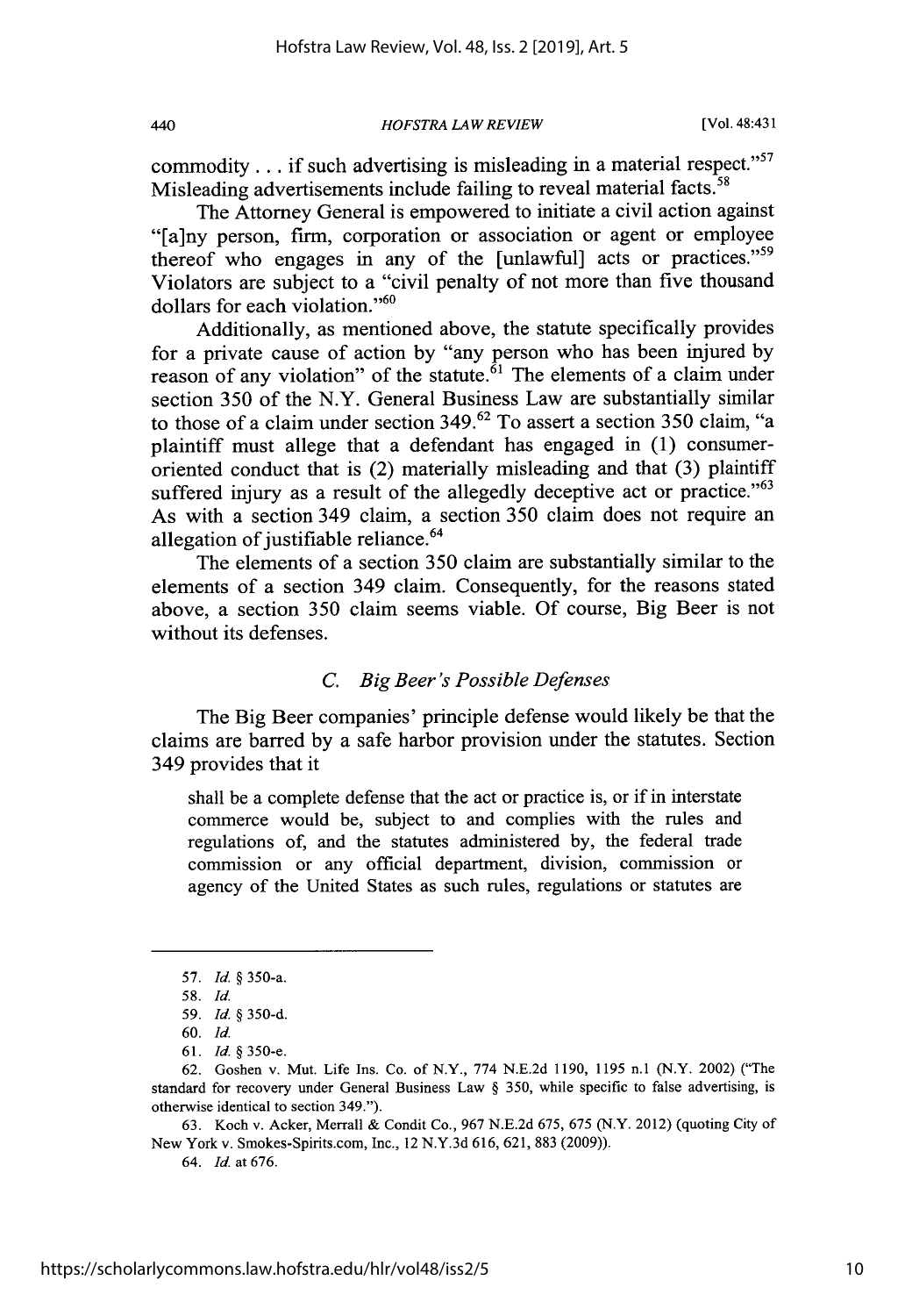#### **2019]1** *BITTER BEER* 441

interpreted **by** the federal trade commission or such department, division, commission or agency or the federal courts.<sup>65</sup>

Similarly, under section **350-d,** "it shall be a complete defense that the advertisement is subject to and complies with the rules and regulations of, and the statutes administered **by** the Federal Trade Commission or any official department, division, commission or agency of the state of New York."<sup>66</sup>

As discussed above, beer producers are subject to regulation **by** the TTB. Assuming the Big Beer producers have received the necessary permits and approval from the TTB (which seems almost certain), the beer producers will likely claim that any alleged false advertising claims are barred **by** the above safe harbor provisions.

Nevertheless, there is one case directly on this issue that found otherwise. In **2016,** in *Singleton v. Fifth Generation, Inc.,67* a consumer sued Tito's Handmade Vodka ("Tito's Vodka") alleging violations of N.Y. General Business Law section 349 and fraud.<sup>68</sup> Singleton alleged that Tito's Vodka's website, labeling, and related advertisements were "deceptive, false and misleading because Defendant's Vodka is not [actually] handmade."<sup>69</sup> Tito's Vodka argued that the claims were barred **by** the safe harbor provisions, citing Certificates of Label Approval from, and Brand Label Registration with, the TTB.<sup>70</sup> The United States District Court for the Northern District of New York rejected Tito's Vodka's argument for several reasons. First, the court found that the safe harbor provision was limited to claims brought pursuant to section 349, and not "claims that sound in similar theories of liability" (such as common law fraud).<sup>71</sup> Second, the court found that it was "not clear whether the TTB has determined that each representation on Tito's [Vodka's] labels complies with the relevant regulations, as required to apply the safe harbor," as there was no evidence that the "TTB investigated or ruled upon the representations" made on Tito's Vodka's bottles.<sup>72</sup> Lastly, the Certificate of Label Approval "application form states that the issuance of a certificate does not relieve [the applicant] from liability for violations of the **[FAAA]...** suggesting that TTB approval is not intended to carry pre-emptive effect."<sup>73</sup> In September

*<sup>65.</sup>* **GEN.** Bus. **§ 349(d).**

*<sup>66.</sup> Id. §* **350-d.**

**<sup>67.</sup>** No. 5:15-CV-474, **2016** WL 406295 **(N.D.N.Y.** Jan. 12, **2016).**

**<sup>68.</sup>** *Id.* at *\*8, \*13.*

**<sup>69.</sup>** *Id.* at **\*1.**

**<sup>70.</sup>** *Id. at* **\*2-8.**

**<sup>71.</sup>** *Id. at \*4.*

**<sup>72.</sup> Id.** at **\*8.**

**<sup>73.</sup>** *Id.* Although acknowledging the case law is "mixed," the court cited cases from several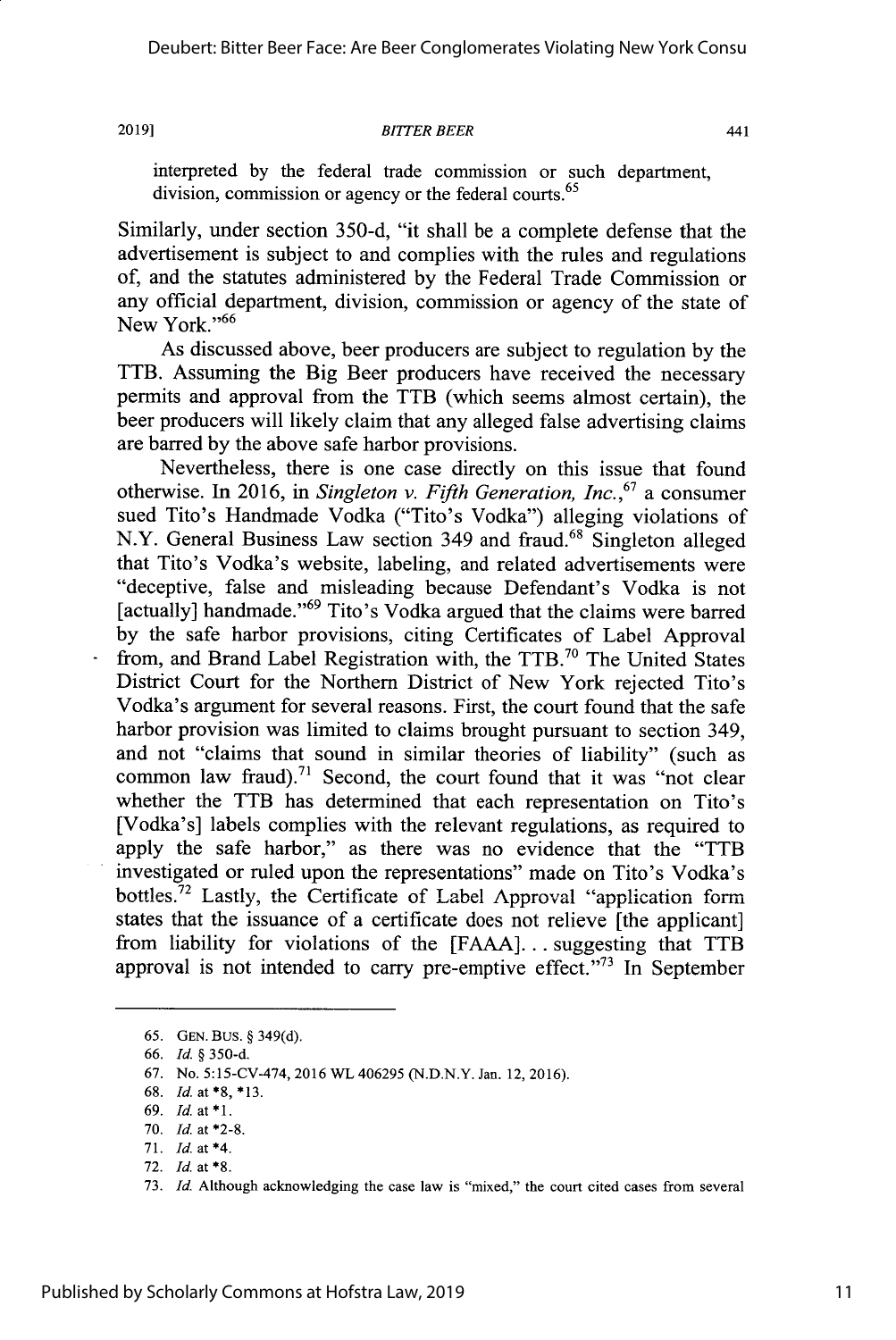442

*HOFSTRA LAW REVIEW* [Vol. 48:43 1

**2017,** the court denied the plaintiffs motion for class certification, finding that the issues of injury and damages were too individualized.<sup>74</sup> The case was settled for an undisclosed amount in March of **2018.**

# *D. Pursuing Private Litigation*

*Singleton* demonstrates some of the challenges with private enforcement of these statutes. **A** consumer's alleged damages would likely be limited to the cost of the beer purchased **by** the consumer that the consumer would not have purchased had he or she been **fully** aware of the beer's affiliation with Big Beer. Even the heartiest beer drinker would likely only have damages in the thousands of dollars. Consequently, considering the relatively small amount of damages that any one individual would have suffered, the case only makes financial sense as a class action. Under New York law,

[o]ne or more members of a class may sue or be sued as representative parties on behalf of all if:

**1.** the class is so numerous that joinder of all members, whether otherwise required or permitted, is impracticable;

2. there are questions of law or fact common to the class which predominate over any questions affecting only individual members;

**3.** the claims or defenses of the representative parties are typical of the claims or defenses of the class;

4. the representative parties will fairly and adequately protect the interests of the class; and

*5.* a class action is superior to other available methods for the fair and efficient adjudication of the controversy.<sup>76</sup>

**Of** course, establishing a class in any case can be challenging. The proper plaintiffs here would be individuals who bought craft beers believing the beers were from local, independent breweries unaffiliated with Big Beer, only to later learn that in fact the craft beers were manufactured under, and owned **by,** Big Beer. It is possible that subclasses would need to be created based on either the particular Big Beer company or the beer at issue. Nevertheless, establishing that the class members were similarly duped into buying beer that they did not want could be difficult. Moreover, the beer buyers' damages would vary

other states that "declined to dismiss consumer fraud claims based on safe harbor provisions linked to TTB label approval."Id. at **\*6-7.**

<sup>74.</sup> Singleton v. Fifth Generation, Inc., No. 5:15-CV-474, **2017** WL 5001444, at **\*23 (N.D.N.Y.** Sept. **27,2017).**

*<sup>75.</sup>* Rick Archer, *Tito's Handmade Vodka False-Ad Suit Settles,* LAw360 (Mar. 22, **2018, 6:36** PM), https://www.aw360.com/articles/1025051/tito-s-handmade-vodka-false-ad-suit-settles.

**<sup>76.</sup>** N.Y. C.P.L.R. **§ 901** (McKinney **2006).**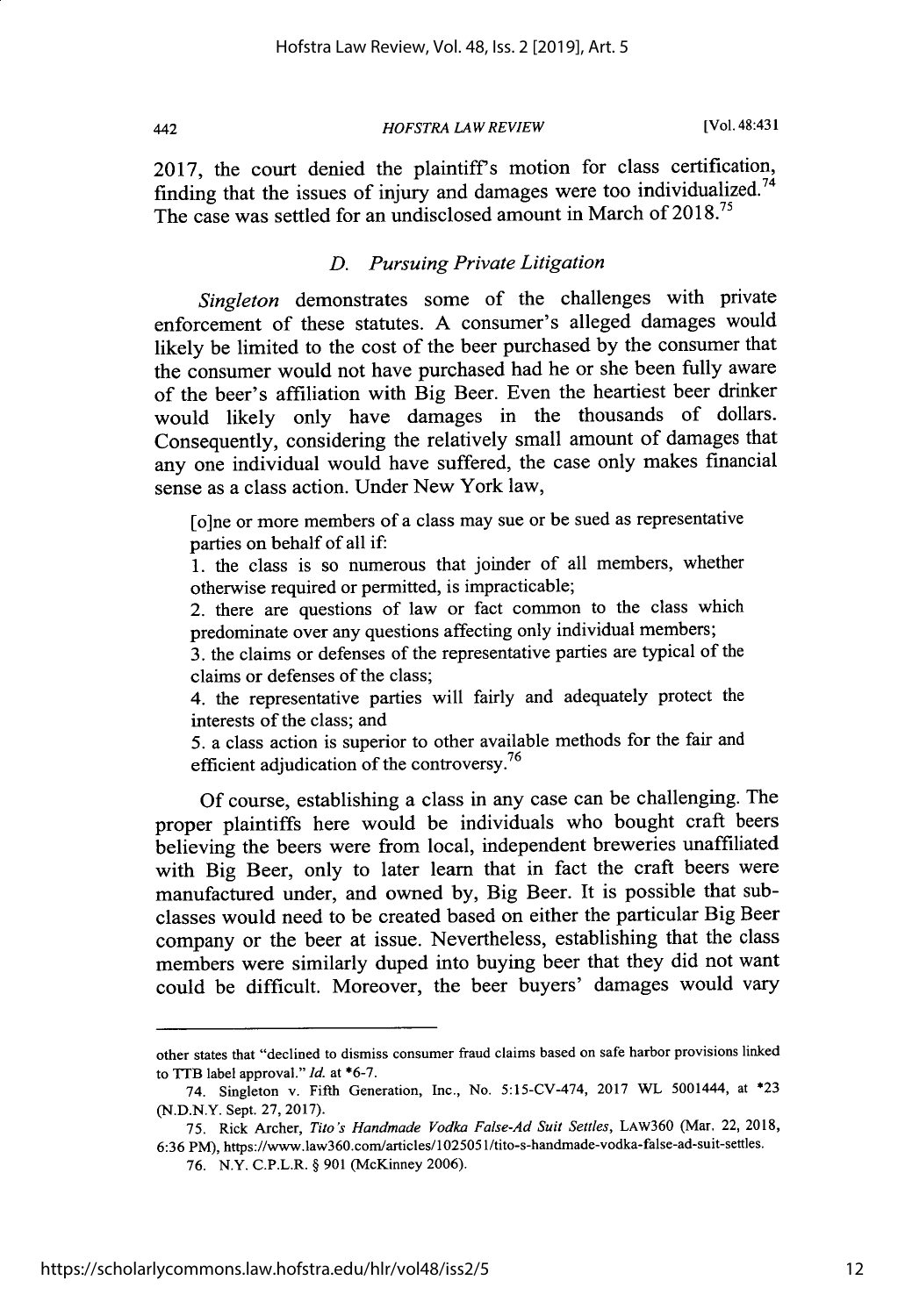**2019]** *BITTER BEER* 443

depending on the quantity of beers purchased and their cost. These factors weigh against class certification.

Potential damages are further limited **by** New York law. To state a claim under New York's consumer protection statutes "the transaction in which the consumer is deceived must occur in New York. $177$  Thus, potential damages are limited to the total number of fraudulently induced transactions that occurred in New York. Moreover, while the statutes provide for treble damages, there are relatively low caps: up to **\$1000** under section 349 and up to **\$10,000** under section *350.78*

**All** of the above diminishes the likelihood of private enforcement of New York's consumer protection laws against Big Beer. The statutes do, however, provide that "[t]he court may award reasonable attorney's fees to a prevailing plaintiff, $\frac{1}{2}$  in case an ambitious attorney wanted to pursue the matter.

#### IV. **CONCLUSION**

Beer is an important part of the New York economy and culture. With microbreweries in hundreds of New York municipalities, the economic and cultural effects can be very local. Beer drinkers, old and new, have responded by supporting their local microbreweries.<sup>80</sup> Not surprisingly, the large beer companies have sought to protect their market share through acquisitions and new products. $81$  This Article makes the case that the actions of Big Beer potentially violate New York law.<sup>82</sup> Nevertheless, private enforcement seems challenging.

Either the Brewers Association or the **NYSBA** might be best suited to fill that gap. Indeed, during the Craft Brewers Conference in May **2018,** Brewers Association President Bob Pease encouraged craft breweries to incorporate an approved seal on their labels and packaging indicating that the product is from an independent craft brewery. $83$  Pease claimed that the Big Beer companies "seek to blur the lines of independence and confuse the beer drinker."<sup>84</sup> Moreover, he explained that "[t]his new certified mark is a unifying symbol that tells beer

**<sup>77.</sup>** Goshen v. Mut. Life Ins. Co. ofN.Y., **774 N.E.2d 1190, 1195** (N.Y. 2002).

**<sup>78.</sup>** N.Y. **GEN.** Bus. LAW **§§** 349(h), 350-e(3) (McKinney 2012).

**<sup>79.</sup>** *Id.* **§§** 349(h), 350-e(3).

*<sup>80.</sup> See* Don Cazentre, *Beer Boom: New York State Says It Now Has Record Number of Breweries,* **NYUP.COM,** (Feb. 14, **2018),** https://www.newyorkupstate.com/drinks/2018/02 /beer-boom new york state says it now has record number of breweries.html.

**<sup>81.</sup>** *Ocasio, supra* note **18.**

*<sup>82.</sup> See supra* Part V.

**<sup>83.</sup>** Justin Kendall, *CBC: Brewers Association Tackles Independence, 'Big Beer' on Day 1,* BREwBouND (May **1, 2018, 3:23** PM), https://www.brewbound.com/news/cbc-brewers-associationtackles-independence-big-beer-day-1.

*<sup>84.</sup> Id*